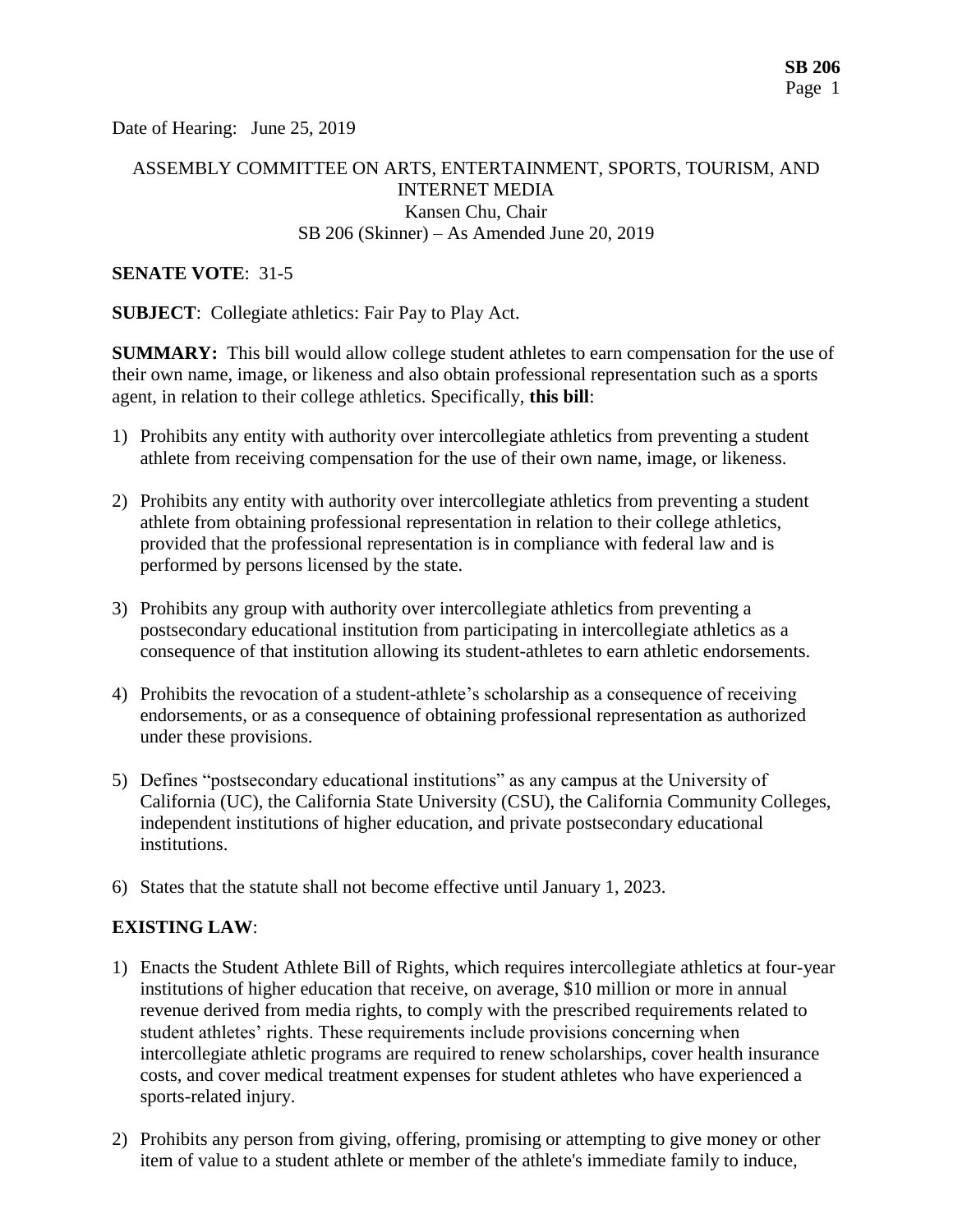encourage or reward a student athlete's application, enrollment or attendance at a public or private institution of higher education to participate in intercollegiate sporting activities.

- 3) Prohibits any person from giving, offering, promising, or attempting to give any money or other things of value to any particular student athlete or member of the immediate family of the student athlete for either of the following purposes:
	- a) To induce, encourage, or reward the student athlete's application, enrollment, or attendance, at a public or private institution of postsecondary education in order to have the athlete participate in intercollegiate sporting events, contests, exhibitions, or programs at that institution.
	- b) To induce, encourage, or reward the student athlete's participation in an intercollegiate sporting event, contest, exhibition, or program. These provisions do not apply to student athletes who receive any money or other thing of value from a higher education institution offered in accordance with the official written policy of that institution, which is in compliance with the bylaws of the National Collegiate Athletic Association (NCAA).
- 4) Defines "student athlete" as an individual who attends an elementary, junior high, high school, or postsecondary educational institution, and who participates in any interscholastic athletic program in California, including an individual who receives scholarship funds for his or her athletic participation and an individual who does not receive scholarship funds for his or her athletic participation.

**FISCAL EFFECT**: According to the Senate Committee on Appropriations:

- Compliance staff: the CSU indicates that additional compliance staff would be needed for each of its 21 National Collegiate Athletic Association (NCAA) Division I and Division II athletic programs at a cost ranging from \$3.2 million to \$4.2 million. The UC has six NCAA Division I athletic programs and one NCAA Division II athletic program and indicates it would need additional staff for each program at a cost ranging from \$1.0 million to \$1.4 million General Fund.
- NCAA penalties: the UC indicates that the total cost of the fines could range from \$175,000 to up to \$1.8 million, while the CSU estimates total fines from \$525,000 to up to \$5.3 million.
- Revenue losses: the CSU estimates systemwide revenue losses to be anywhere from \$9 million to \$15 million as a result of this measure. The UC indicates revenue losses for being out of compliance with the NCAA as well but the actual figures are unknown and would vary based on campus and conference affiliation.

# **COMMENTS**:

1) *Author and supporters statement of need for legislation: Student athletes need to financially strike while the iron is hot and draw compensation for their performance in collegiate athletics. It is only fair because it is the athletes who are the draw in these hugely profitable activities.*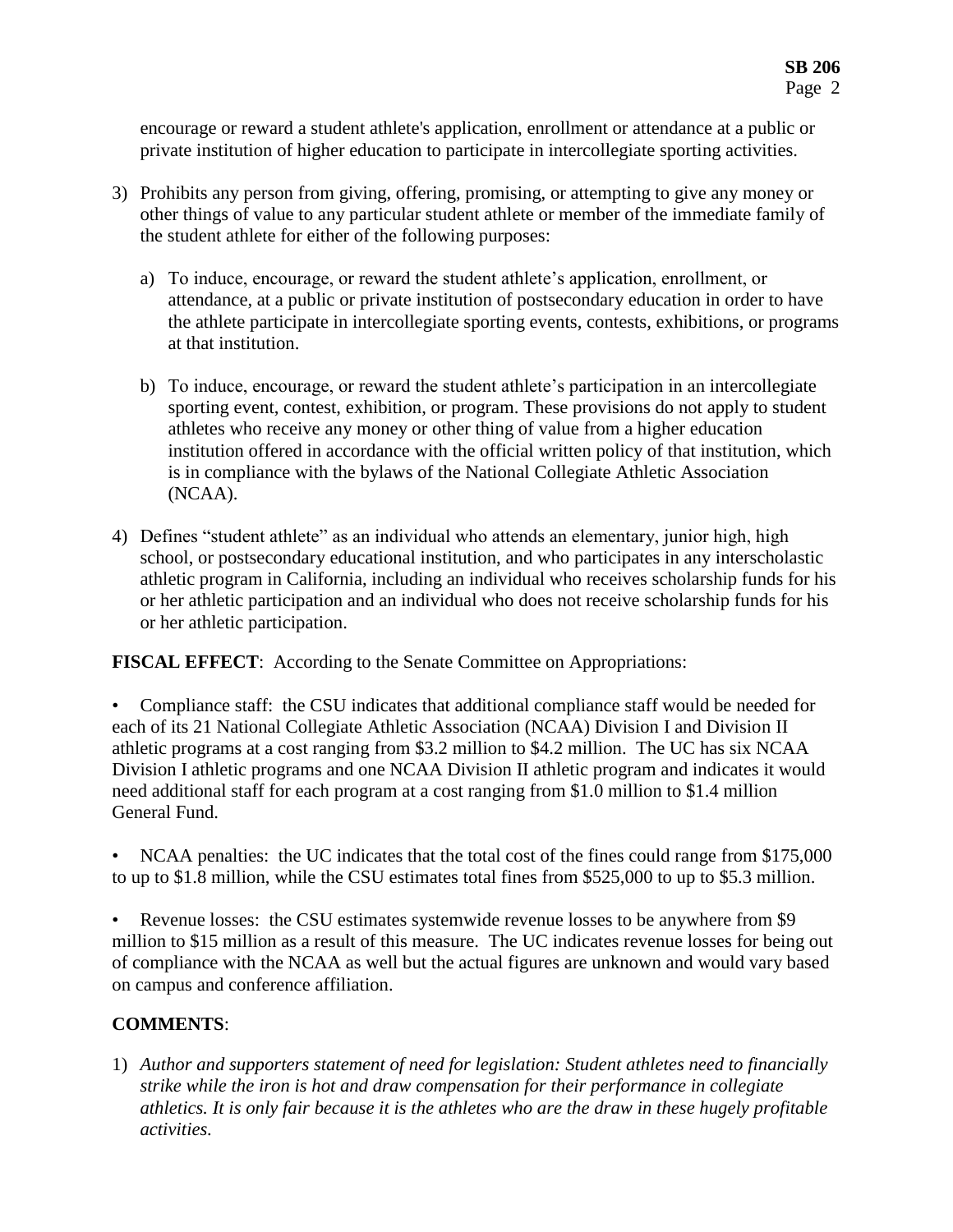According to the Author, "Athletes face severe repercussions if they receive compensation from sponsorship deals or use their own image for financial gain. Collegiate athletes are the only group of students who are barred in such a way. Collegiate athletes have lost eligibility to participate in their sport for things such as accepting groceries and assistance with rent, meanwhile the NCAA generates billions of dollars every year. The NCAA president Mark Emertt made over 3 million dollars on salary just last year meanwhile many athletes who put their bodies on the line struggle to make ends meet." The California-Hawaii State Conference of the NAACP supports based on their belief that, "For many athletes, college is the only time they may profit from their participation in sports. The NCAA reveals less than 1% of women's college basketball players will make it to the WNBA, and less than 2% of men's college basketball, football, and soccer will ever play professionally."

The bill's cosponsor, The Alliance for Boys and Men of Color, writes in support to say, "Many collegiate athletes are participating without a guaranteed scholarship or no scholarship at all. Scholarships may be revoked for poor performance in their respective sport or failure to participate in 'voluntary' workouts. University studies have found that athletes are spending 32 to 44 hours a week on their respective sports. The time commitment athletes dedicate make it practically impossible for athletes to obtain outside employment to provide for themselves or families." They add that, "Universities and the National Collegiate Athletic Association (NCAA) currently make huge amounts of money from TV deals and corporate sponsorships of their athletic teams, often profiting from young athletes who do not receive compensation for their hard work. This exploitation disproportionately affects students of color and students from low-income families. SB 206 will give young athletes the dignity of a fair wage."

The American Federation of State, County and Municipal Employees (AFSCME), AFL-CIO, adds in support, "In addition, (under SB 206) athletes cannot be prohibited from consulting with an agent. This is important for allowing college athletes to prepare for their future in professional athletics. While universities are intended to be centers of academia, some athletes are enrolled solely to participate in sports before they transition to the professional level. It is critical that they are provided with guidance along this route and are not misled by those who may be in compliance with NCAA standards, but do not have the athlete's best interests in mind. Sports agents act on behalf of the athletes they represent, and therefore, should not be shunned while college athletes are at the crucial preliminary stages of their careers."

Finally, Teamsters write to share their belief that, "The 'Fair Pay to Play Act' is principally about fairness. We believe that athletes should have a financial avenue to provide for their families without facing loss of their athletic scholarship."

### *2) Background:*

a) *What is the NCAA?* The NCAA is a voluntary, membership association of nearly 1,300 colleges and universities, athletics conferences and sports organizations that administer intercollegiate athletics. Although the NCAA promotes intercollegiate athletics and student-athletes, its core function is to create rules and ensure a level playing field in intercollegiate athletic competition. Representatives from member schools and conferences propose, debate, and vote on bylaws that govern the association. The NCAA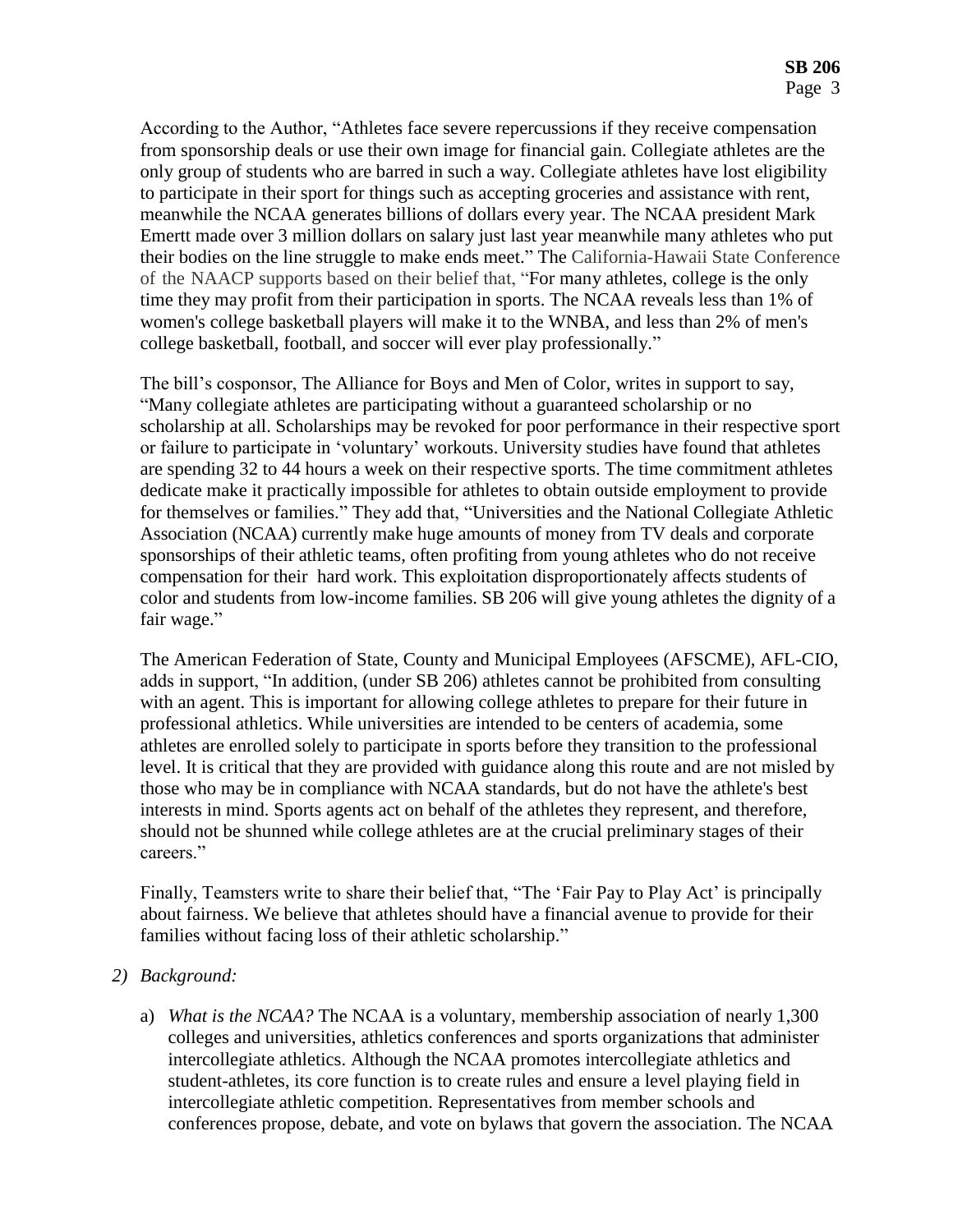enforces these rules, which govern, among other things, student-athlete financial aid, employment, and transfer eligibility.

"The Intercollegiate Athletic Association, the predecessor of the NCAA, was founded in 1906 to address the violence then plaguing college football. More broadly, the founders sought to set national standards for all collegiate sports. From the outset, the organization emphasized education and upholding amateurism. It adopted the NCAA name in 1910. The NCAA constitution states that the organization's purpose is —to maintain intercollegiate athletics as an integral part of the educational program and the athlete as an integral part of the student body and, by so doing, retain a clear line of demarcation between intercollegiate athletics and professional sports. To achieve its goals, the NCAA issues and enforces rules that govern aspects such as recruiting, eligibility, academic standards, and the requirements for schools to be classified as Division I, II, or III." (Lush, Reclaiming Student Athletes' Rights to Their Names, Images and Likeness Post O'Bannon v NCAA, 2015 Southern California Interdisciplinary Law Journal Vol. 24:767.)

b) *Amateurism is a core principle of the NCAA*. "One of the NCAA's main goals is to uphold the virtues of amateur sports. Such amateurism—or the practice of participating in a discipline without financial compensation—separates the NCAA from professional leagues where participants are paid to perform. In fact, an individual can lose amateur status if he or she is paid in any manner seemingly related to athletic ability and consequently lose NCAA eligibility." (id)

As the United States Supreme Court noted in the *NCAA vs Board of Regents* decision, "What the NCAA and its member institutions market in this case is competition itself contests between competing institutions. Of course, this would be completely ineffective if there were no rules on which the competitors agreed to create and define the competition to be marketed. A myriad of rules affecting such matters as the size of the field, the number of players on a team, and the extent to which physical violence is to be encouraged or proscribed, all must be agreed upon, and all restrain the manner in which institutions compete. Moreover, the NCAA seeks to market a particular brand of football - college football. The identification of this 'product' with an academic tradition differentiates [468 U.S. 85, 102] college football from and makes it more popular than professional sports to which it might otherwise be comparable, such as, for example, minor league baseball. In order to preserve the character and quality of the 'product,' athletes must not be paid, must be required to attend class, and the like. And the integrity of the 'product' cannot be preserved except by mutual agreement; if an institution adopted such restrictions unilaterally, its effectiveness as a competitor on the playing field might soon be destroyed. Thus, the NCAA plays a vital role in enabling college football to preserve its character, and as a result enables a product to be marketed which might otherwise be unavailable. In performing this role, its actions widen consumer choice - not only the choices available to sports fans but also those available to athletes and hence can be viewed as procompetitive." (NCAA vs Board of Regents [1984] 468 U.S. 85, 103).

c) *How is this bill incompatible with NCAA bylaws?* As noted in the Senate Education Committee analysis, the NCAA maintains bylaws that regulate recruiting, scholarship levels, timing and methods of communication between institutions of higher education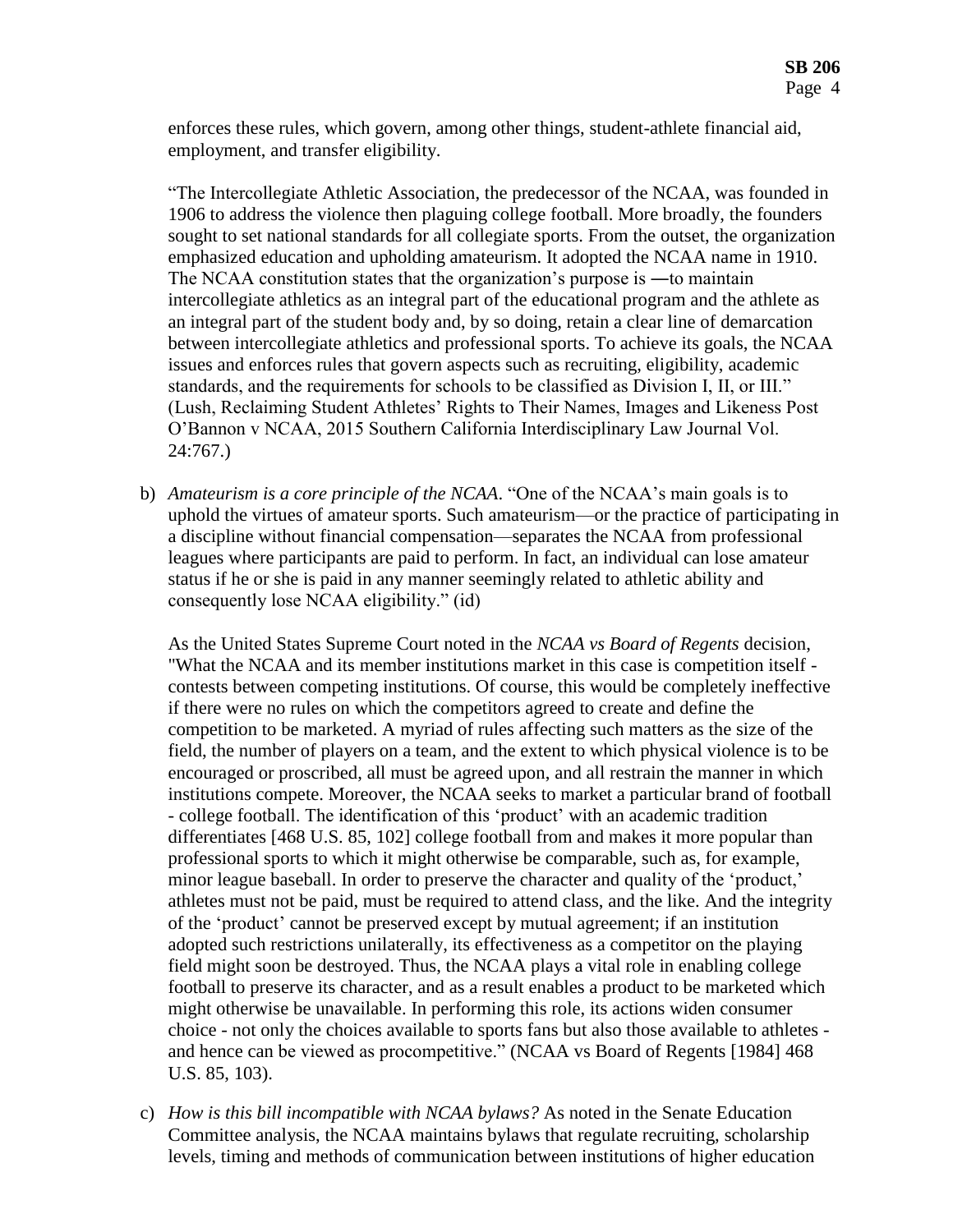and student athletes. Note: Athletes receiving a partial athletic scholarship or no athletic scholarship are subject to the same pay prohibitions as those that receive full athletic scholarships.

i) *Financial Aid*. Currently, NCAA bylaws impose a number of restrictions on student athlete financial aid. Any student-athlete who receives financial aid other than that permitted by the Association shall not be eligible for intercollegiate athletics. Such payment is not allowed because it would be compensation based upon athletic skill, a preferential benefit not available to the general student population. As it stands, NCAA rules forbid a student-athlete from receiving preferential benefits or treatment because of the athlete's reputation, skill or potential to be a professional athlete.

Specifically prohibited financial aid, benefits and arrangements include, but are not limited to, the following:

- (1) An employment arrangement for a prospective student-athlete's relatives;
- (2) Gift of clothing or equipment;
- (3) Co-signing of loans;
- (4) Providing loans to a prospective student-athlete's relatives or friends;
- (5) Cash or like items;
- (6) Any tangible items, including merchandise;
- (7) Free or reduced-cost services, rentals or purchases of any type;
- (8) Free or reduced-cost housing;
- (9) Use of an institution's athletics equipment (e.g., for a high school all-star game);
- (10) Sponsorship of or arrangement for an awards banquet for high school, preparatory school or two-year-college athletes by an institution, representatives of its athletics interests or its alumni groups or booster clubs; and
- (11) Expenses for academic services (e.g., tutoring, test preparation) to assist in the completion of initial-eligibility or transfer-eligibility requirements or improvement of the prospective student-athlete's academic profile in conjunction with a waiver request.
- ii) *Cost of Attendance.* An institution shall not award financial aid to a student-athlete that exceeds the cost of attendance that normally is incurred by students enrolled in a comparable program at that institution. The "cost of attendance" is an amount calculated by an institutional financial aid office, using federal regulations, that includes the total cost of tuition and fees, room and board, books and supplies, transportation, and other expenses related to attendance at the institution. A studentathlete shall not be eligible to participate in intercollegiate athletics if he or she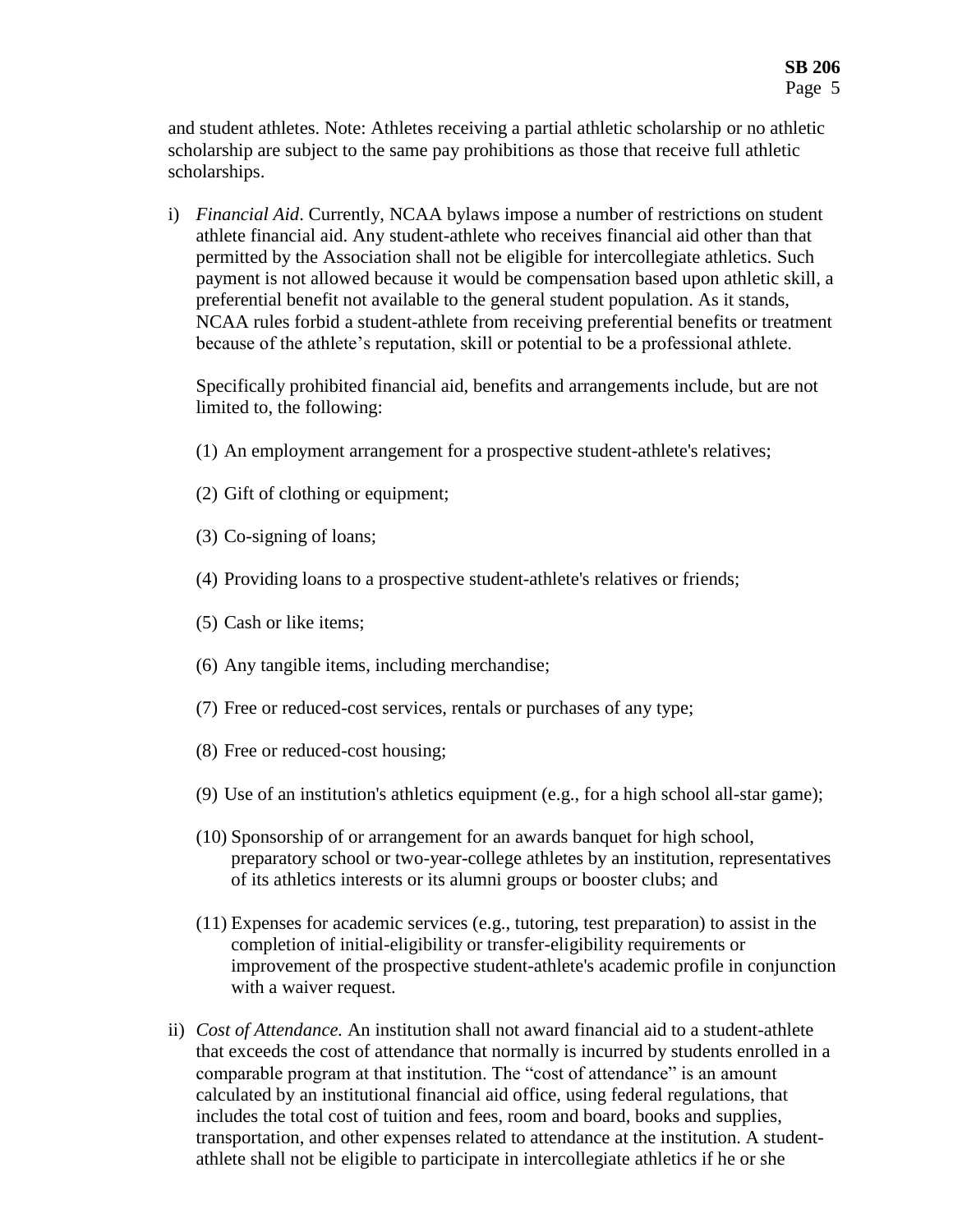receives financial aid that exceeds the value of the cost of attendance as defined in this Bylaw.

iii) *Agents.* National Collegiate Athletic Association (NCAA) rules forbid studentathletes to agree, orally or in writing, to be represented by an agent or organization in the marketing of his or her athletic ability or reputation until after the completion of the last intercollegiate contest, including postseason games. The NCAA prohibition includes an agreement that is not effective until after the last game.

NCAA rules forbid a student-athlete or his/her representative from negotiating or signing a playing contract in any sport in which the athlete intends to compete, or to market the name or image of the athlete.

- d) *Consequences of non-compliance with National Collegiate Athletic Association (NCAA) bylaws*. Violations of NCAA bylaws impact the eligibility of student-athletes, and the teams for which they play, for participation in NCAA competition. Violations may result in harsh penalties on the student, the team and the university. Penalties may include financial sanctions, repayment of monies received from NCAA championship competition, forfeiture of contests, and expulsion from the association.
- 3) *SB 206 applies to community colleges: By state law, community colleges cannot offer athletic scholarships to their athletes.* According to the Senate Education Committee analysis, this law is in place to make sure community colleges spend their financial resources on academic priorities while supporting more equitable competition across the system. Since community colleges are barred from offering athletic scholarships, this bill would allow community college student athletes to independently earn revenue on the basis of their name, image, and likeness in order to support themselves.
- 4) *Relevant court and administrative decisions*. This measure is the latest in a line of actions attempting to monetize student athletes' talents as collegiate athletes.
	- a) The first major effort came in 2009 when Ed O'Bannon sued the NCAA for authorizing and profiting from use of his likeness and statistics from his years as a college basketball star in a video game without compensation. The case, *O'Bannon v. National Collegiate Athletic Association,* was filed as an antitrust class action lawsuit against the NCAA, in which the plaintiffs' challenged the NCAA's use of the images of its former student athletes for commercial purposes. The suit argued that former student athletes are entitled to financial compensation for the NCAAs use of their image. The NCAA maintained that providing such compensation would be a violation of its rules and bylaws. In 2014, an original ruling was made in favor of O'Bannon, holding that the NCAA's bylaws are a violation of antitrust law. However, in 2015, the Ninth Circuit Court of Appeals reversed the District Court's ruling, holding that under a rule of reason standard, the NCAA had a permissible purpose in upholding amateurism. *O'Bannon v. National Collegiate Athletic Association, 802 F. 3d 1049, (9th Cir. 2015)*
	- b) The next major effort came in 2014 when a group of Northwestern University football players attempted to declare themselves employees and unionize. It was a split decision of sorts, with the players being found at the district level to be employees, but the National Labor Relations Board (NLRB) denying recognition of their effort to unionize,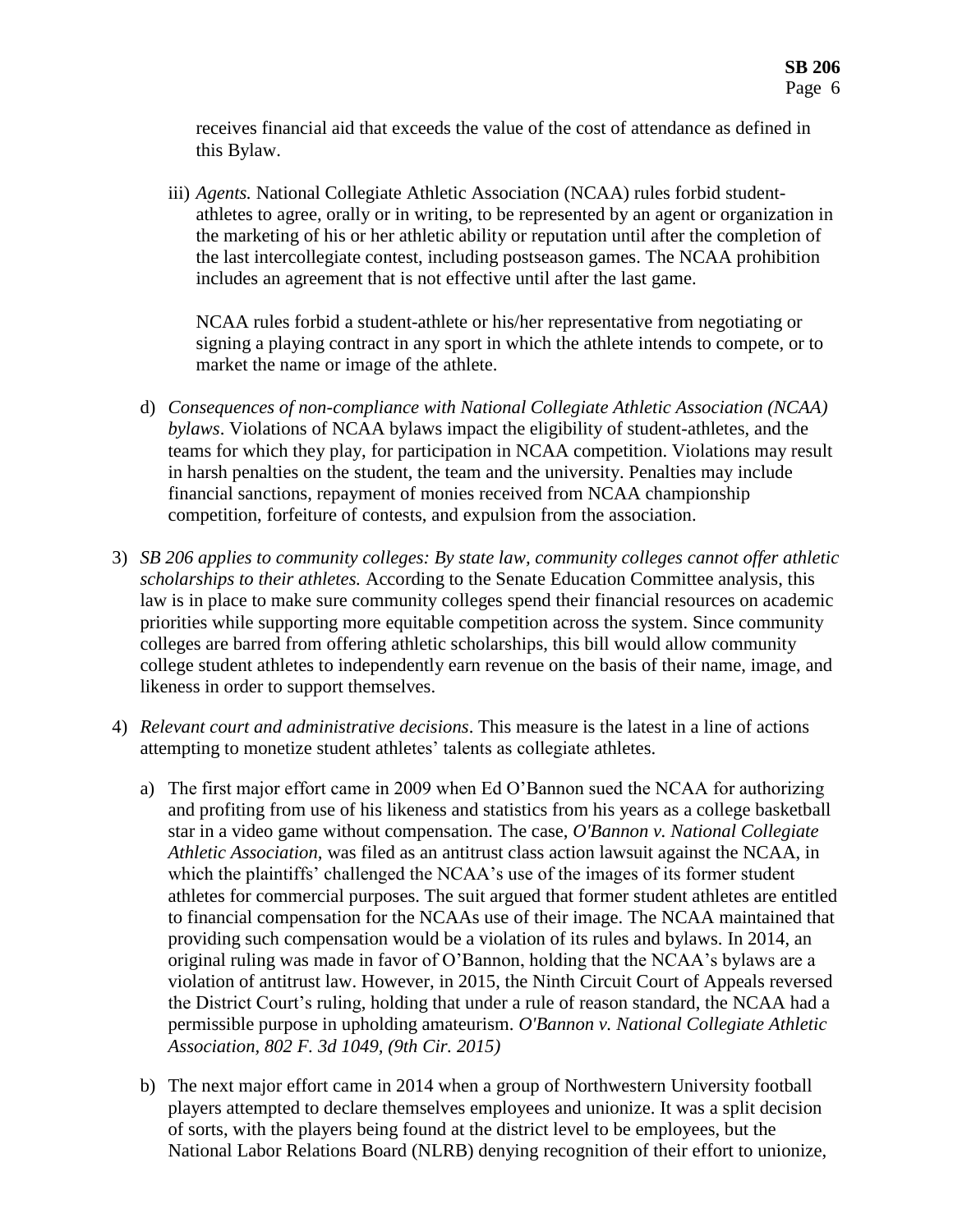siding with the University and NCAA, who in part had asserted, "recognition of the players as employees violates long standing precedent" of amateurism.

- c) The most recent case is that of *Alston v. NCAA*, wherein the plaintiffs challenged the legality of the NCAA and its' member institutions practice of capping grants-in-aid at the cost-of-attendance based on federal antitrust laws. Once again, the NCAA contended that the rules were necessary because they served several procompetitive purposes permissible under federal antitrust laws. The court ruling in favor of the plaintiffs, holding that the NCAA can no longer "limit non cash education-related benefits and academic awards," while allowing the NCAA to retain a substantial amount of discretion over student-athlete compensation that is unrelated to education. The ruling also provided that the NCAA allow conferences could create their own rules and policies for scholarship, and allow student athletes to receive a scholarship valued at greater than the total cost of attendance. The case settled with the NCAA agreeing to pay the estimated 40,000 member class of former students \$208 million arrears. Because the NCAA had already changed their rules to allow institutions to offer full costs of attendance there were no future damages.
- 5) *Opposition concerns: violation of NCAA rules carries severe consequences*. The committee has heard from all segments of higher education who uniformly oppose this measure. Stanford University writes in opposition to this measure to say, "We share the author's interest in protecting and supporting the welfare of student-athletes. However, allowing student-athletes to receive compensation from their name, image, and likeness, would present serious challenges for higher education institutions and to the collegiate sports model. Stanford, like other universities with athletic programs across the US, has agreed to the bylaws of the National College Athletic Association (NCAA). This bill is in direct conflict with NCAA bylaws regarding the amateur status of student-athletes (Bylaw 12 .1.2 and 12.5 .2.1)…. In addition, SB 206 is inconsistent with recent court rulings, first in *O'Bannon v. NCAA*, and more recently in *Alston v. NCAA* that determined that all student-athlete benefits must be tied directly to education purposes only. In fact, although the court in *Alston* ruled against the NCAA, the judge held that payments not tethered to education, like name, image, and likeness payments, are not permitted because they are "professional-level cash payments, unrelated to education, that could blur the distinction between college sports and professional sports and thereby negatively affect consumer demand for Division I basketball and FBS football."

The University of Southern California (USC) also opposes this measure and instead urges reform at the national level, stating, "We believe that any reforms must be addressed at the national level through the NCAA. Any reforms approved at the state level would place the schools in that state at a competitive disadvantage with other national programs. According to USC, "There are two primary concerns with SB 206 relating to 1) conflicts with the National College Athletic Association (NCAA) bylaws 12.1.2 and NCAA bylaw 12.5.2.1 and 2) the impact on the teammates of any student athlete who takes advantage of this legislation, if enacted into state law…. SB 206 would encourage students to violate the NCAA bylaws, becoming athletically ineligible and putting athletic teams and athletic departments at risk. The NCAA has two bylaws that specifically prohibit participation in intercollegiate competition if they receive any outside compensation. In the past, when a single student has engaged any activity that violates the NCAA rules, the entire team and program are negatively impacted. In 2010, USC's athletic program was investigated and punished for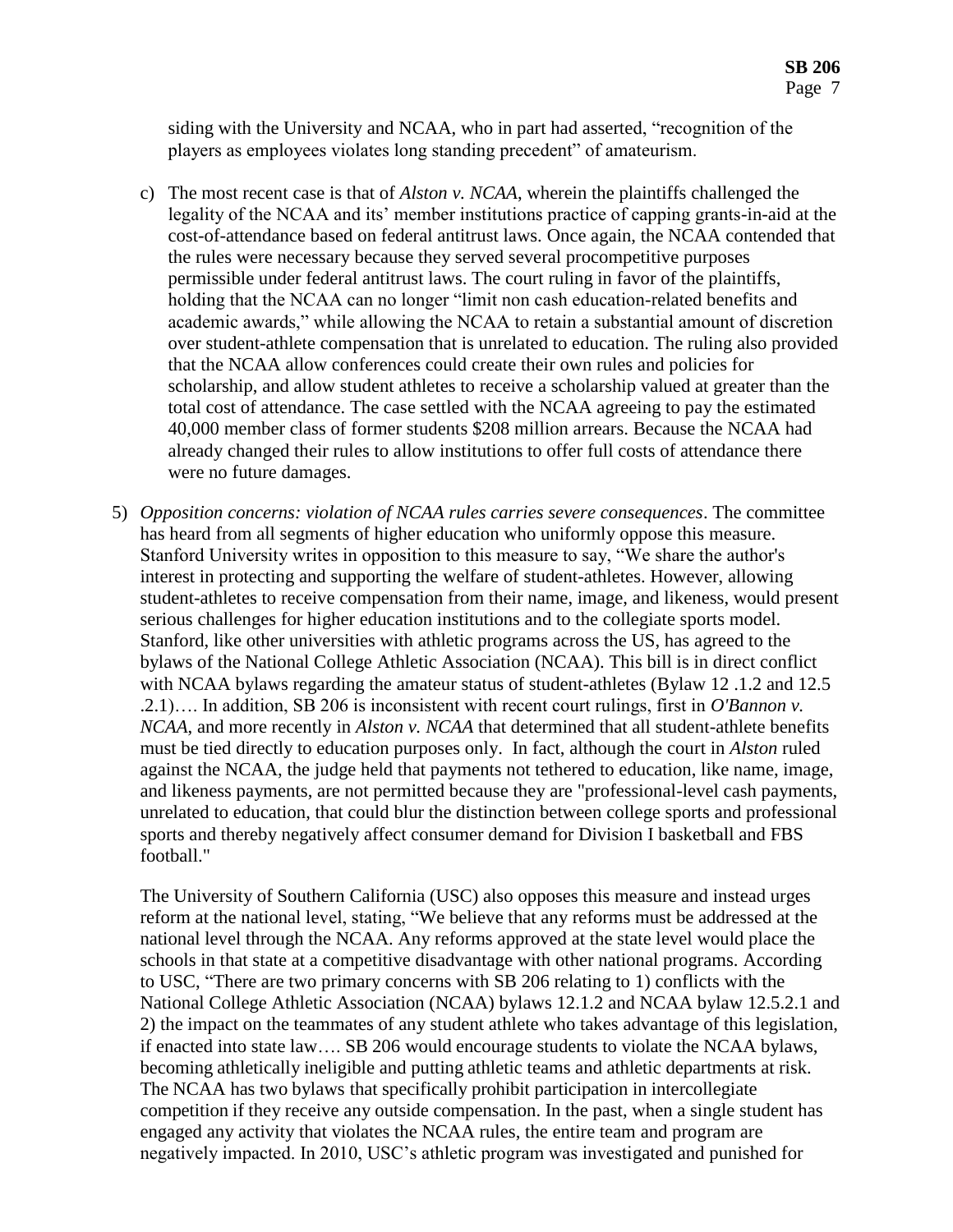NCAA rules violations by our football, men's basketball and women's tennis teams. As part of the investigation, two former USC athletes were found to have violated NCAA rules by accepting compensation from sports agents. The Trojan athletic program received some of the harshest penalties ever handed down to a Division 1 program."

The California State University additionally points out that, under SB 206 the "CSU would be required to continue to provide athletic scholarships to students who would be ineligible to compete under NCAA rules. This bill could result in our students and our campuses being unable to participate in intercollegiate athletics, compromising an important element of the educational experience for our students."

Finally, Association of Independent California Colleges and Universities (AICCU) echoes the above concerns and adds in their opposition, "The NCAA has announced the creation of a working group that will review the NCAA's policies around name, image and likeness. The group includes conference commissioners, student athletes from Division 1, 2 and 3, and other administrators for student-athletics. The group will examine modifications to current policies, and prepare a final report that will be released in October. We believe that SB 206 should be held in committee, in order for this work to conclude and for policymakers to then assess what changes to state law are appropriate without putting athletic programs and student-athletes at risk."

*6) Request by NCAA and PAC-12 Conference to make SB 206 a two year bill in order to allow a NCAA NIL Task Force to complete its work on the issues raised in the bill.* The President of the NCAA has reached out to this Committee to request delay in hearing SB 206, asking "On behalf of the nearly 1,300 NCAA member colleges, universities and conferences, I write to request respectfully that the Committee on Arts, Entertainment, Sports, Tourism and Internet Media and the Committee on Higher Education postpone further consideration of Senate Bill 206, the Fair Pay to Play Act, while we review our rules. We recognize all of the efforts that have been undertaken to develop this bill in the context of complex issues related to the current collegiate model that have been the subject of litigation and much national debate. Nonetheless, when contrasted with current NCAA rules, as drafted the bill threatens to alter materially the principles of intercollegiate athletics and create local differences that would make it impossible to host fair national championships. As a result, it likely would have a negative impact on the exact student-athletes it intends to assist. We believe this initiative necessitates conversations and agreements among member universities and colleges about how we can constructively engage. We humbly ask that the California legislature provide NCAA member schools the time and opportunity to thoroughly assess issues surrounding student-athlete name, image and likeness (NIL), including potential unintended consequences that might arise if SB 206 is passed as written.

"In May 2019, the NCAA Board of Governors and I announced the creation of a working group to study potential processes whereby a student-athlete's NIL could be monetized in a fashion that would be consistent with the NCAA's core values, mission and principles. This group of Presidents, conference commissioners, athletics directors and other administrators and student athletes includes Dr. Tim White, Chancellor of the California State University System. The Board made clear that concepts by which student-athletes are considered employees and paid for their athletics participation will not be considered. The working group is expected to provide an update on its work to the Board of Governors at their August meeting and deliver a report to the Board in October. Even though SB 206 has a deferred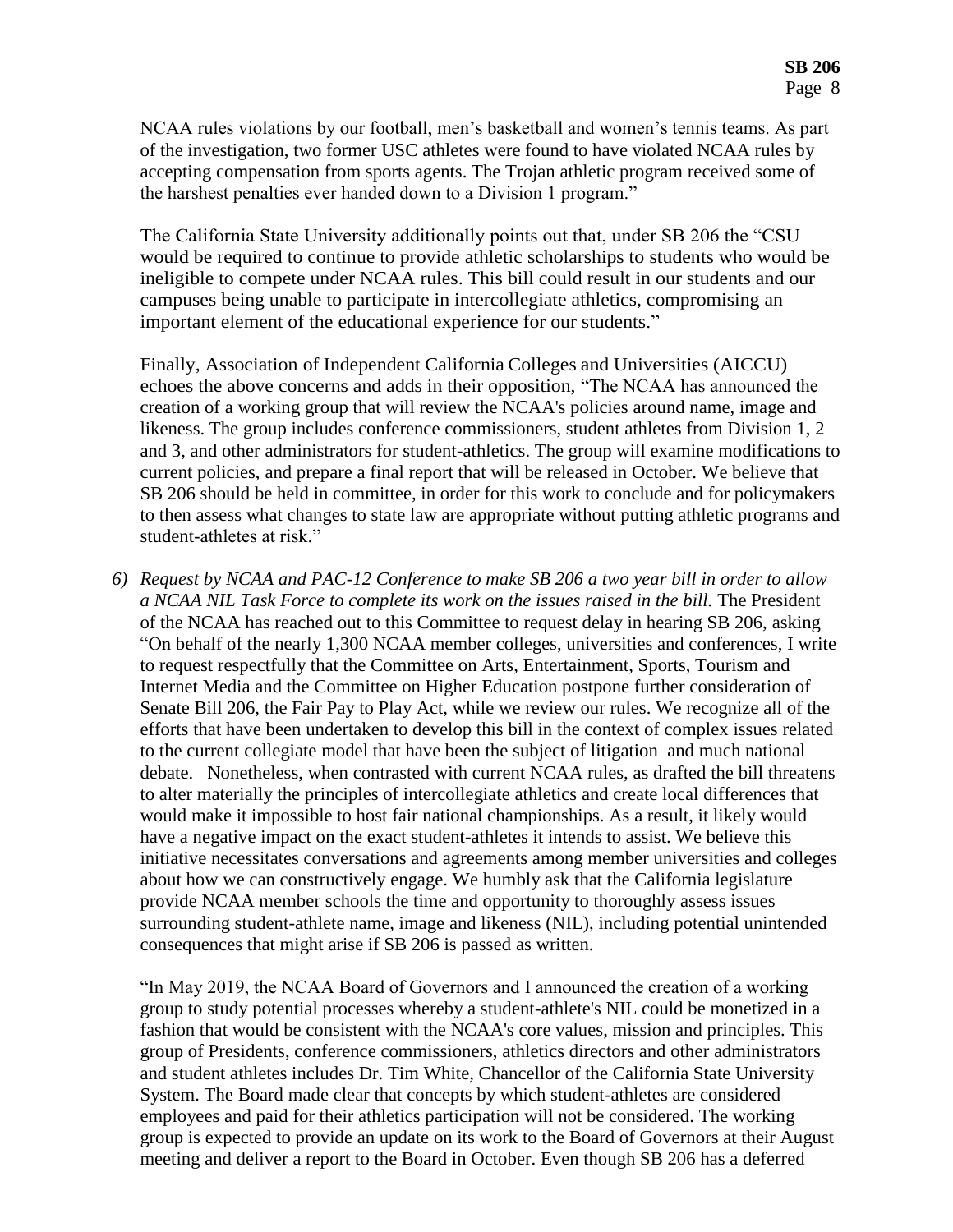effective date of 2023, passage of the bill now will create confusion among prospective and current student-athletes and our membership. The impact of a prematurely passed bill would be difficult to untangle."

7) *Recent amendments delete findings and declarations and recognize need to implement NCAA Task Force recommendations in the future through follow-up legislation.* The author has recently amended the findings and declarations out of the bill in recognition of their being reflective of student athlete experiences prior to recent changes in the law, rule changes made by the NCAA and court rulings, which have improved the situation of student athletes sufficiently as to call the findings into question.

In addition, the author has added intent language in recognition of the pending report of the NCAA task force on the issue of student's name, image and likeness. This amendment comes in response to concern expressed by many parties, as detailed in comments 5 and 6 above, that passage of SB 206 by the Legislature while an ongoing internal process to address the same issues within the NCAA was premature and could create policy and implementation conflicts. In response, the bill now states the intention of the Legislature to revisit this issue to implement significant findings and recommendations of the NCAA working group while stressing the intent of the Legislature to continue to develop policies to ensure appropriate protections are in place to avoid exploitation of student-athletes and institutions of higher education.

8) *Committee comment: SB 206 takes us into uncharted territory.* Beyond Here there be Dragons - This was the warning that the ancient mapmakers would put on their maps to warn ships that they were about to enter into uncharted waters. While there might not be dragons, no one knows the impact of adoption of SB 206; not the Author, not the NCAA, not the Institutions of Higher Education (IHE) and not the students who will be impacted.

There are a couple of likely scenarios, the first of which is that the NCAA Task Force on NIL doubles down and denies student athletes any ability to monetize use of their name, likeness or image under the banner of amateurism. This has long been the NCAA position, recognized by the courts, including the US Supreme Court, and legal commentators as core to the mission of the NCAA. This rational of the "student" athlete has successfully been offered to push back on attempts to pay students for their participation in collegiate athletics, while allowing expansion of educationally related benefits.

Another potential NCAA position would be that SB 206 is an unconstitutional interference with interstate trade and violates the First Amendment's Dormant Commerce Clause. In order to determine whether a law violates a so-called "dormant" aspect of the Commerce Clause, the court first asks whether it discriminates on its face against interstate commerce. In this context, "discrimination" simply means differential treatment of in-state and out-ofstate economic interests that benefits the former and burdens the latter. Given the potential differential treatment of California-based athletes being allowed to enter endorsement contracts, an argument may be made that this would place other states in a disadvantage in recruitment of athletes.

Another possible scenario is that the NCAA NIL Task Forces crafts some ability to monetize use of the student's NIL. The NCAA has already shown itself able to adapt to changes and loosen its firm grip on issues addressed in SB 206. For instance, certain student athletes may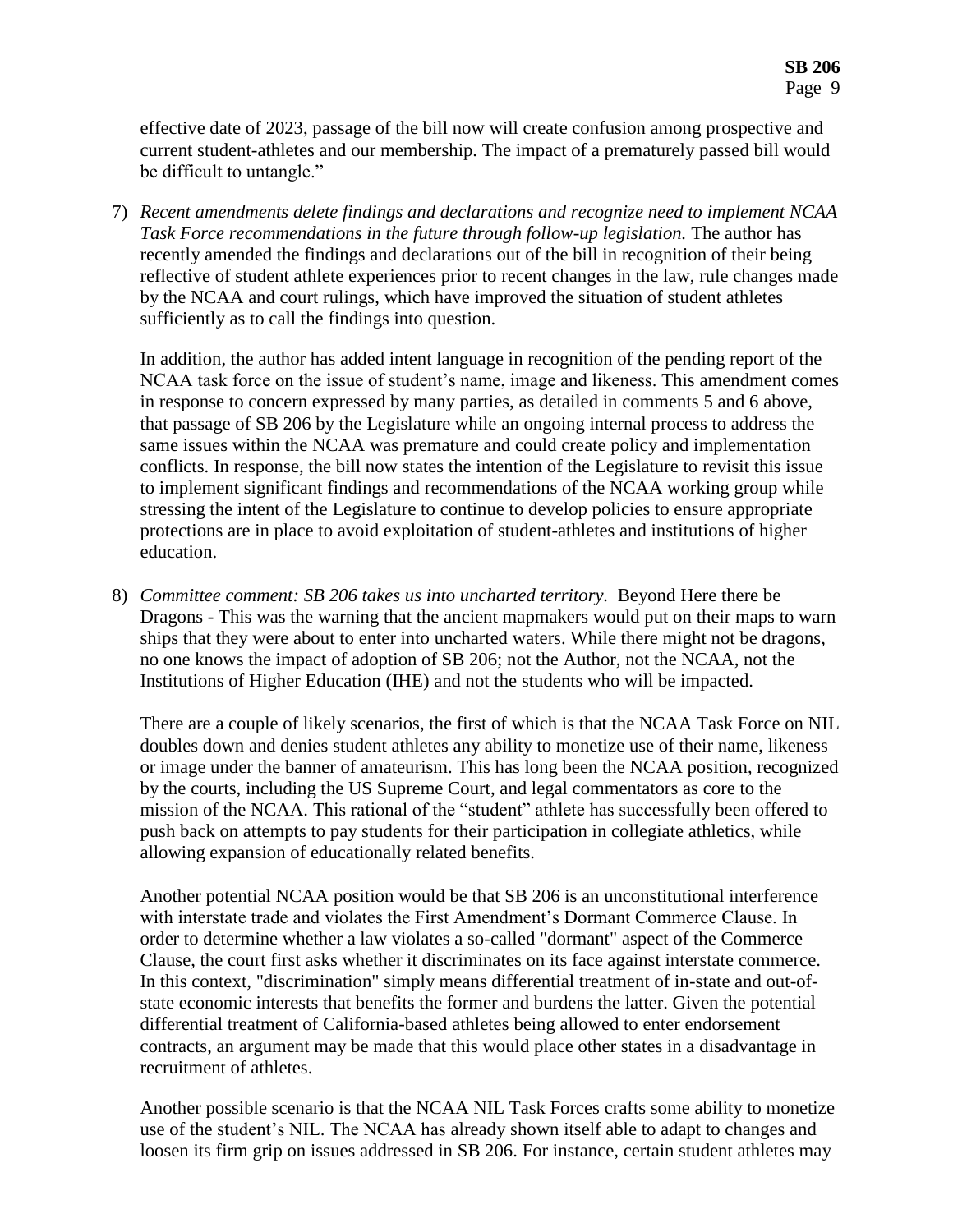already use agents yet retaining their amateur status. (See analysis of AB 1518 (Chu), Legislation of the current session, for a discussion of this issue).

In addition, student athletes who are Olympians are able to accept prize money from the United States Olympic Committee and maintain eligibility to compete in NCAA events. It should be noted that they may not enter endorsement deals under NCAA rules, a point SB 206 supporters often make. However, it would not take much of a policy change to allow endorsements. Much of the groundwork has been laid by the USOC in how to maintain amateurism and allow endorsement contracts. Known as The Olympic Model, athletes may not expressly endorse products, but for instance, may be paid to wear a certain brand and receive free branded gear. The brand in turn, may not reference the athlete's team or status as an Olympian (or Spartan, Bulldog, Hornet or Golden Bear), but benefits from the association. This model has an added advantage of avoiding the Title IX problems and fairness issues of the IHEs paying athletes. Indeed, some movement in this direction has already been made when in 2014, after the *O'Bannon* decision, the NCAA changed its Student Athlete Statement rules and struck out the name and likeness language from the media waiver students sign, theoretically opening the door for some permitted use.

This measure contains a three year delay in implementation, which if it is passed by the legislature and signed is intended to give time for adoption of rules, regulations and conforming legislation. Any action on the monetization of student athlete participation in NCAA competitions will take much consideration, strict oversight and cooperation from all impacted actors; The Legislature, NCAA, professional leagues, Institutions of Higher Education, athlete agents, commercial entities, and the athletes themselves. As one supporter, ironically a former NCAA official, wrote, "Over the years, we've seen numerous colleges and universities go to great lengths to circumvent the unfair rules that the NCAA places on student athletes. In the 2010 film, "Pony Excess," former NFL and Southern Methodist University (SMU) stars Eric Dickerson and Craig James talked openly about the 'slush funds' and large payments they regularly received while in college — and that they were not alone. SB 206 seeks to end these pay-to-play schemes by allowing collegiate athletes to make legitimate money from third-party sponsorship deals." We must be vigilant in our oversight to assure that those who would abuse the system, such as was seen at SMU and North Carolina and even our own USC, don't simply continue their under the table pay-to-play ways within this proposed NIL endorsement regime, least we prove the ancient cartographers right.

- 9) *Double referral*. Should the bill pass out of this committee it will be re-referred to the Assembly Committee on Higher Education.
- 10) *Prior and related legislation*.
	- a) AB 1518 (Chu) of the current session, would authorize an athlete agent to offer or provide money or any other thing of benefit or value to a student athlete if it is authorized by, and is in compliance with, an official written policy of the student athlete's school and the terms of the contract comply with the bylaws of the National Collegiate Athletic Association. AB 1518 is pending in the Senate Education Committee.
	- b) AB 1573 (Holden), of the current session, would add to the Student Athlete Bill of Rights (SABR) provisions authorizing institutions of higher education to establish a degree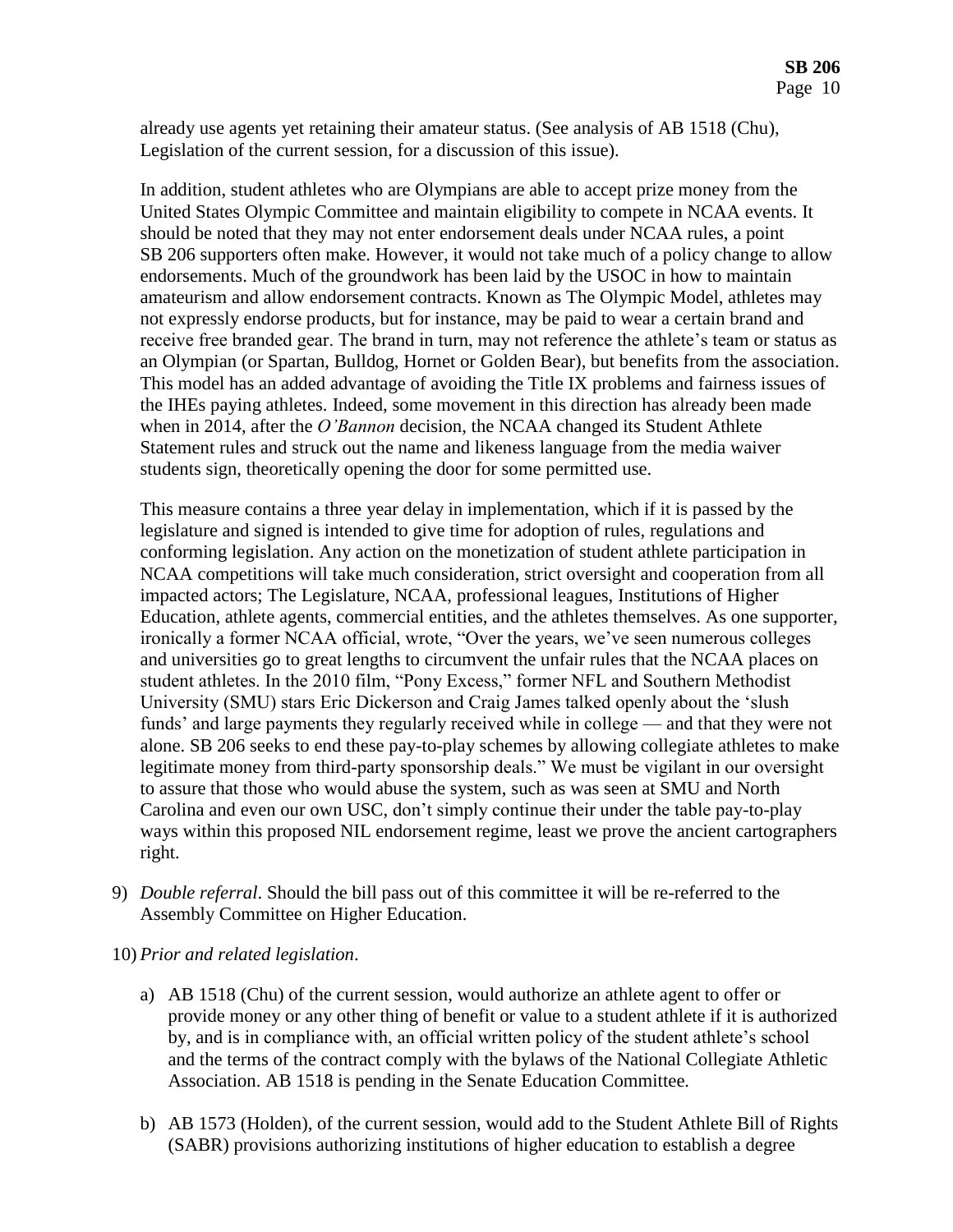completion fund, prepare notices containing pertinent data relating to the rights of students, as specified, and provisions prohibiting institutions of higher education from intentionally retaliating, as defined, against a student athlete as provided. AB 1573 passed out of this committee on a 7-0 vote and is currently pending in the Senate Education Committee.

- c) AB 2747 (Holden), of 2018, would have authorized college athletes to self-organize, as specified. Requires campuses to establish a process by which the complaints of student athletes may be reported and investigated, as specified. Prohibits a student athlete from being penalized for receiving gifts or income, as specified. Establishes and defines collegiate mandated reporters, as specified. (Status: Held in Senate Appropriations Committee.)
- d) AB 2220 (Bonta), of 2017, would have expanded the Student Athlete Bill of Rights (SABR) from four universities to all intercollegiate athletic programs that provide athletic scholarships, as defined, and would have removed the limitation in existing law for funding of SABR provisions to media rights revenues derived from the university athletic department. It would further have provided a private right of action, as specified, to college athletes who claim to have had any rights established under the SABR violated by an institution of higher education, including any of its personnel, as defined, and changed references from "student athlete" to "college athlete." (Status: Held in Senate Appropriations Committee.)
- e) AB 1435 (Gonzalez-Fletcher), of 2017, would have established the College Athlete Protection Act under the administration of the College Athlete Protection Commission, which would be established by the bill, for the protection of college or university athletes participating in intercollegiate athletic programs offered by institutions of higher education located in California. (Status: Held in the Senate Education Committee.)
- f) SB 1575 (Padilla), Chapter 625, Statutes of 2012 established the Student Athlete Bill of Rights, requiring public and private four-year universities that do not renew a student's athletic scholarship to provide an equivalent scholarship to that student, requiring an athletic program to be responsible for medical expenses of its student athletes resulting from their participation in the athletic program, and establishing a trust fund into which institutions of higher education that receive at least \$10 million in annual revenue from media rights for intercollegiate athletics contribute funds.
- g) SB 193 (Murray), of 2003, would have enacted the Student Athletes' Bill of Rights, which in essence, would have removed NCAA authority over California student athletes. The bill also sought to entitle student athletes to workers' compensation benefits, and require higher education institutions to report on student athletes annually, as specified. SB 193 was held in Assembly Education Committee.

## **REGISTERED SUPPORT / OPPOSITION**:

## **Support**

Alliance for Boys and Men of Color American Federation of State, County and Municipal Employees, AFL-CIO